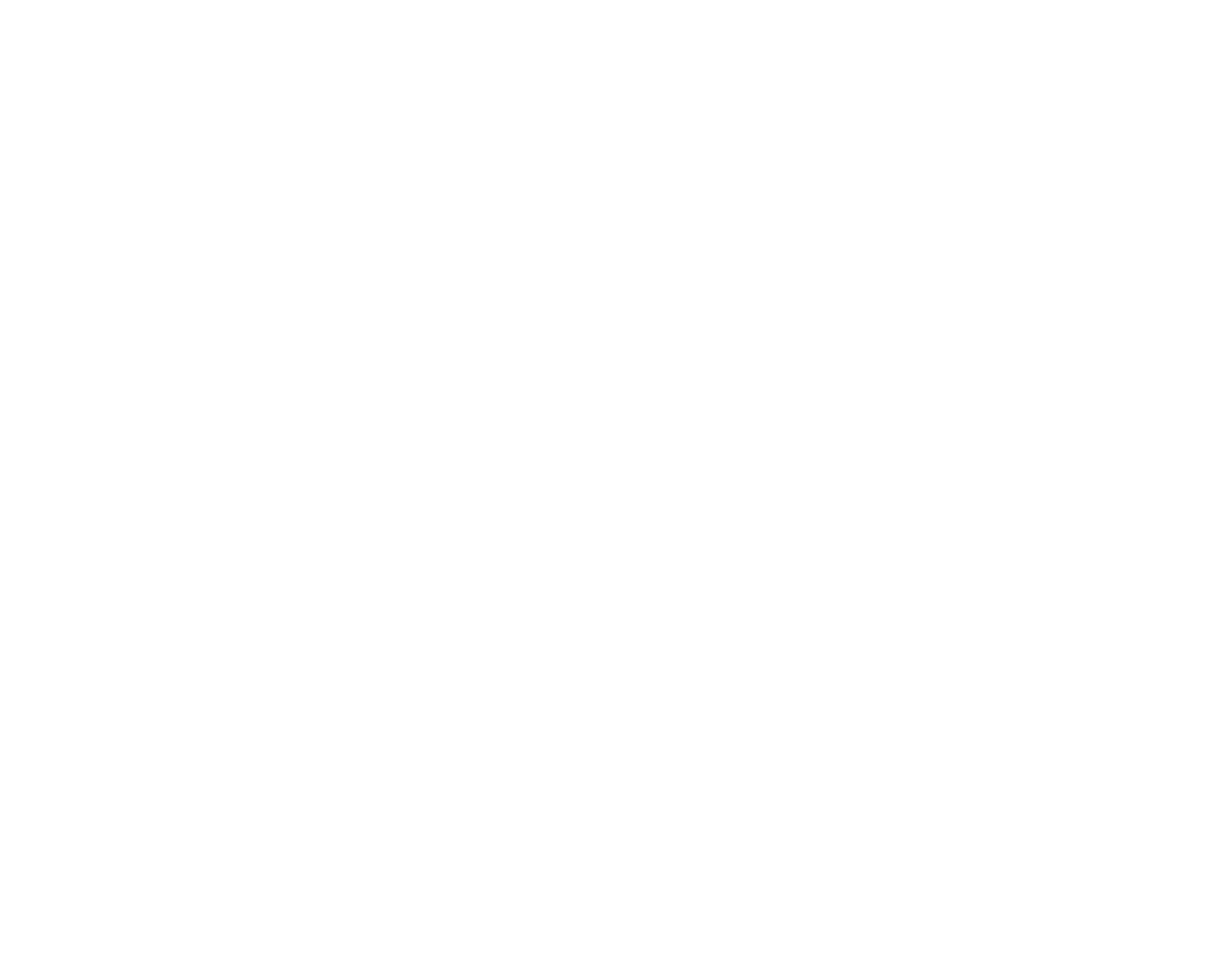for those who are interested in resistance movements and the struggle against domination in general, and against capitalism and the state in particular.

## **Contents**

|                                        | 5  |
|----------------------------------------|----|
| ANARCHISM: SPONTANEITY AND ANTIORGA-   |    |
| NIZATIONISM?                           | 5  |
| THREE ANARCHIST POSITIONS ON ORGANIZA- |    |
|                                        | 7  |
| ANARCHISM AND ORGANIZATIONAL DUALISM:  |    |
| THE WRITINGS OF MIKHAIL BAKUNIN        | 12 |
| ANARCHISM AND ORGANIZATIONAL DUALISM:  |    |
| THE EXPERIENCE OF THE FEDERATION OF    |    |
| ANARCHO-COMMUNISTS OF BULGARIA         | 19 |
| CONCLUDING NOTES                       | 25 |

judges—as well as a significant part of the owners of mass media, religious leaders, and those that strategically monopolize knowledge.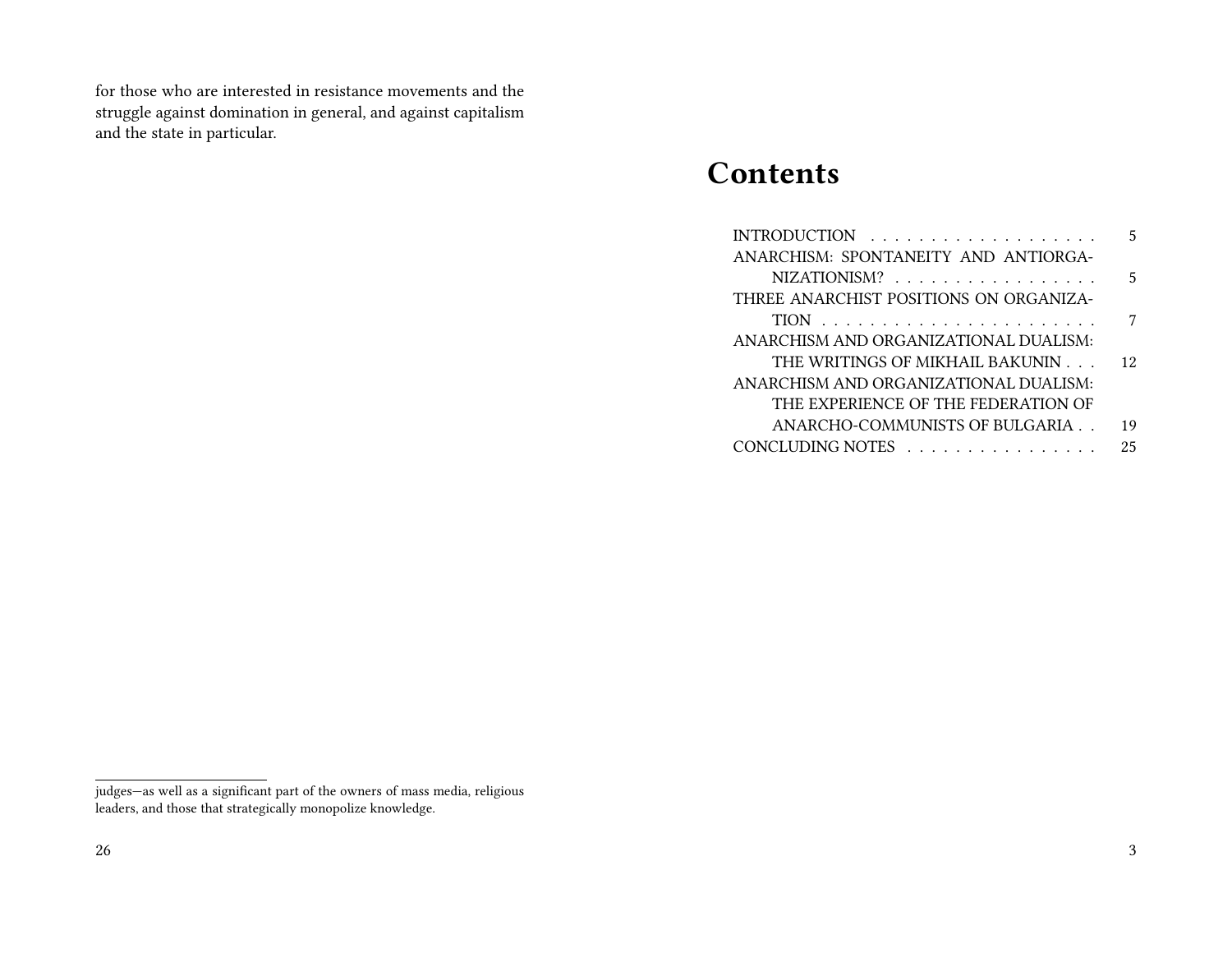groups, to study the problems of agricultural production; to prepare for the future social reconstruction, in which they will be the pioneers of the re-organization and the agricultural production, with the aim of ensuring the subsistence of the entire population.<sup>40</sup>

Ultimately, the experience of the FAKB, which is reflected in this programmatic document— Platform of the Federation of Anarchist Communists of Bulgaria—presents relevant historical elements for understanding anarchist organizational dualism.

#### **CONCLUDING NOTES**

The relevance of the discussion on organizational issues within anarchism is twofold. On the one hand, it is still necessary to approach anarchism seriously, countering arguments held by its adversaries and enemies, with the intention of providing a more substantial knowledge of that ideology and political doctrine and of its main debates. On the other hand, deepening the discussion on organizational dualism can contribute to the contemporary debate on the organization of the oppressed classes, $41$  providing elements for reflection

<sup>40</sup> Ibid., pp. 64–65.

<sup>&</sup>lt;sup>41</sup> The concept of oppressed classes, here, is based on that of Alfredo Errandonea in Sociology of domination. It is about conceptualizing social classes from the category of domination, which includes exploitation. Thus conceived, social classes are not defined solely by the economic sphere and labor relations. The class struggle is characterized by the existence of two broad opposing groups: the dominated classes and the ruling classes, the oppressed and the oppressors. The oppressed classes are made up of salaried workers of the city and the countryside, precarious peasants, marginalized and poor in general; and the ruling classes also include from the bourgeoisie (owners of the means of production), to the rich, to managers of large companies and state managers—such as governors, high ranking military and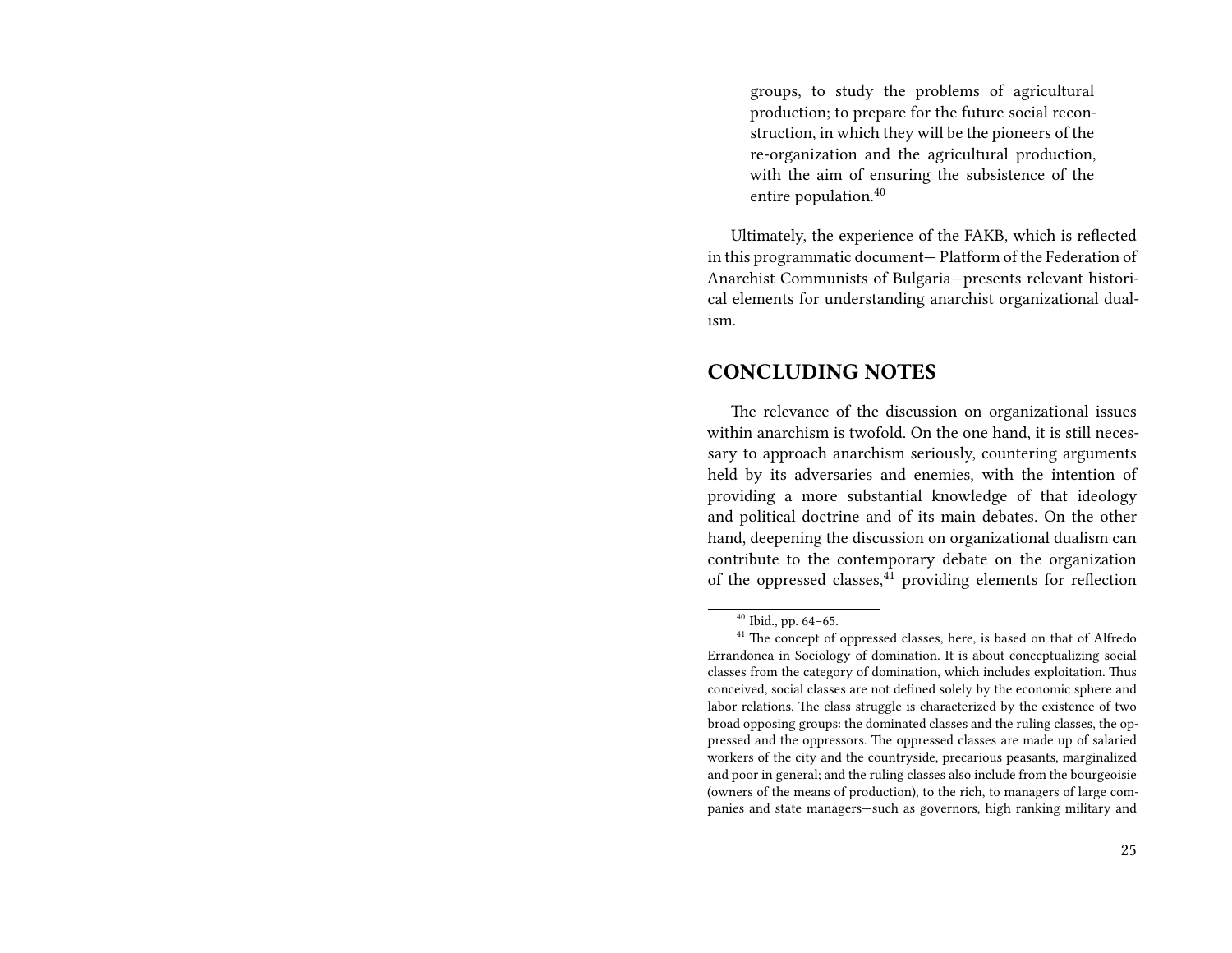to participate in the creation of groups of workers on the level of production, profession, exchange and consumption, culture and education, and all other organizations that can be useful in the preparation for the social reconstruction; armed participation in every revolutionary insurrection; the preparation for and organization of these events; the use of every means which can bring on the social revolution.<sup>38</sup>

Anarchists also participate in mass movements, especially in unions and cooperatives. Unions must organize the force of workers by workplace or job category, and must be based on federalism, direct action and class autonomy and independence. Their core tasks are:

The defence of the immediate interests of the working class; the struggle to improve the work conditions of the workers; the study of the problems of production; the control of production, and the ideological, technical and organizational preparation of a radical social reconstruction, in which they will have to ensure the continuation of industrial output.<sup>39</sup>

Agricultural cooperatives link the landless peasantry and small owners who do not exploit the work of others, and assume the following tasks:

To defend the interests of the landless peasants, those with little land and those with small parcels of land; to organize agricultural production

#### **INTRODUCTION**

The present text aims to discuss, from a theoreticalhistorical perspective, some organizational issues related to anarchism. It responds to the assertion, constantly repeated, that anarchist ideology or doctrine is essentially spontaneous and contrary to organization. Returning to the debate among anarchists about organization, this article maintains that there are three fundamental positions on the matter: those who are against organization and / or defend informal formations in small groups (anti-organizationism); supporters of organization only at the mass level (syndicalism and communitarianism), and those who point out the need for organization on two levels, the political-ideological and the mass (organizational dualism).

This text delves into the positions of the third current, bringing theoretical elements from Mikhail Bakunin and then presenting a historical case in which the anarchists held, in theory and in practice, that position: the activity of the Federation of Anarchist Communists of Bulgaria (FAKB) between the twenties and forties of the twentieth century.

#### **ANARCHISM: SPONTANEITY AND ANTIORGANIZATIONISM?**

Kolpinsky, in his epilogue to the compilation of texts by Karl Marx, Friedrich Engels and Vladimir I. Lenin on anarchism—a work financed by Moscow in the Soviet context to promote the ideas of Marxism-Leninism—claims that anarchism is a "petty-bourgeois" doctrine, "alien to the proletariat", based on "adventurism", on "voluntarist concepts" and in "utopian dreams about absolute freedom of the individual".<sup>1</sup> Besides this, it emphasizes:

<sup>38</sup> Federation of Anarchist Communists of Bulgaria (FAKB), "Plataforma da Federação dos Anarco-comunistas da Bulgária", pp. 61– 62.

<sup>39</sup> Ibid., pp. 63–64.

<sup>&</sup>lt;sup>1</sup> Kolpinsky, "Epílogo", pp. 332-333.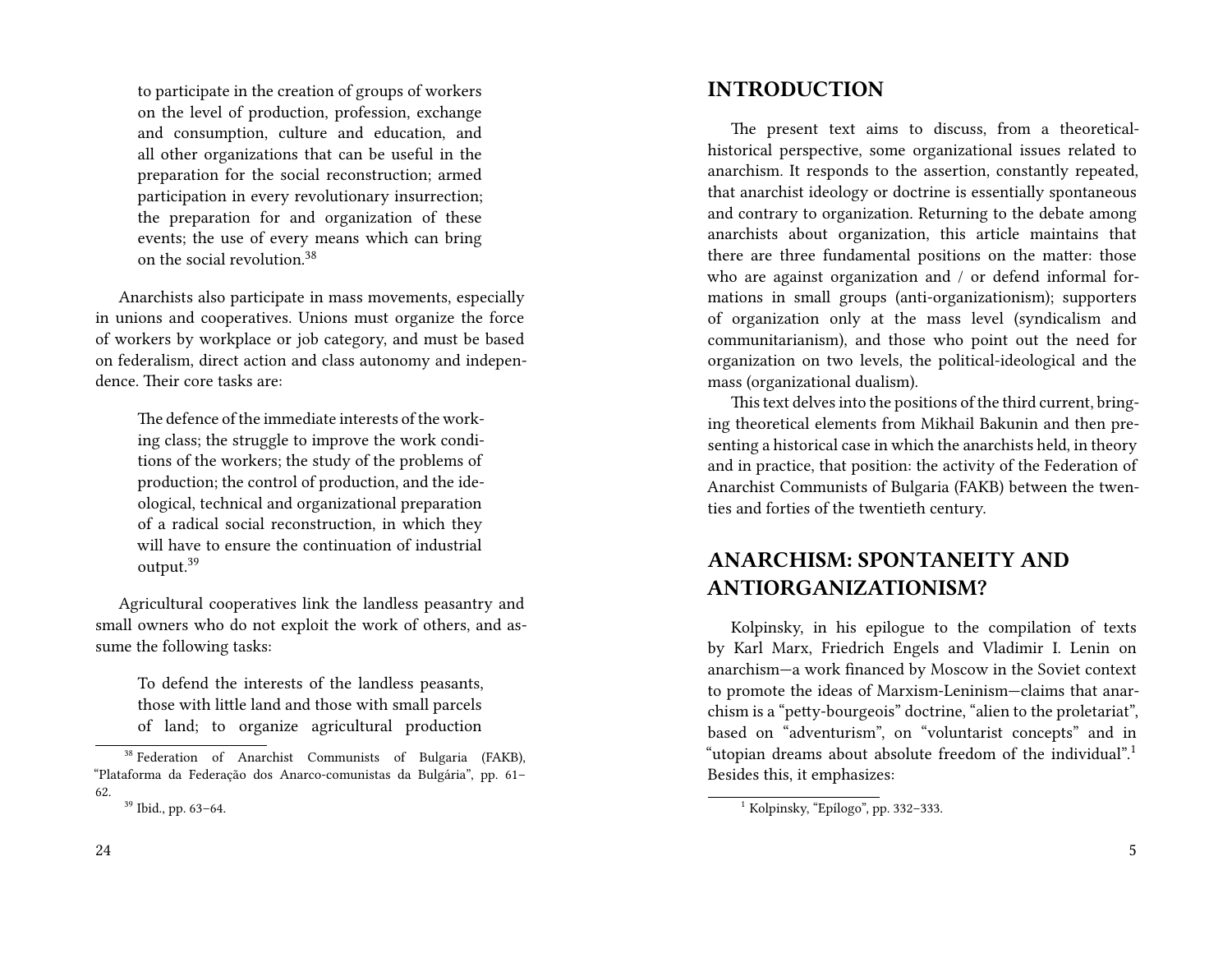Typical of all anarchist currents are the utopian dreams of the creation of a society without a State and without exploitative classes, *through a spontaneous rebellion of the masses* and the immediate abolition of the power of the State and of all its institutions, and not through the political struggle of the working class, the socialist revolution and the establishment of the dictatorship of the proletariat.<sup>2</sup>

Claims of this kind have been made throughout the history of anarchism, by its adversaries and enemies, and they are still being made, although various recent theoretical and/or historical studies have shown that such claims are not supported by the facts.

Spontaneism $^3$  and the position against organization are not political-ideological principles of anarchism and, therefore, are not common to all its currents. The organizational question constitutes one of the most relevant debates among anarchists and is at the base of the configuration of the currents of anarchism themselves.

A broad analysis of anarchism in historical and geographical terms allows us to affirm that there is a minority sector opposed to organization and a majority sector advocating it. Anarchists have different conceptions of mass organization, including community and union organization, and different positions about the specific anarchist organization.<sup>4</sup>

routine". Thus ended the experience of the FAKB, which began in 1919.<sup>36</sup>

Taking stock of this organizational experience, we can conclude:

Several types of working class organisation were indispensable and intertwined without subordination: anarchist communist ideological organisations; worker syndicates; agricultural worker syndicates; co-operatives; and cultural and special-interest organisations, for instance for youth and women.<sup>37</sup>

The practice of the FAKB during those more than two decades, as well as the theoretical reflections that occurred in that period, together with the influence of the *Dielo Trudá* Platform, were reflected, in 1945, in a programmatic document: the Platform of the Federation of Anarcho-Communists of Bulgaria. According to this document, the FAKB envisaged, basing itself on organizational dualism, an anarchist political organization and a mass movement in the city and in the countryside, made up of unions and cooperatives.

The anarchist political organization brings together anarchists around anarcho-communist political-ideological principles, is organized regionally and has the following fundamental tasks: to develop, realize and spread anarchist communist ideas; to study all the vital present-day questions affecting the daily lives of the working masses and the problems of the social reconstruction; the multifaceted struggle for the defence of our social ideal and the cause of working people;

 $^2$  Ibid., p. 332, italics added.

 $3$  Spontaneism is the notion that the masses mobilize by themselves, without the need for prior organization, formation or preparation, thus being able to carry out large-scale transformation processes. It differs, therefore, from the notion of spontaneity, an inevitable component of any transformative popular movement.

<sup>&</sup>lt;sup>4</sup> For some studies with a transnational or global perspective that contest these claims by adversaries and enemies of anarchism and collaborate with the debate on majorities and minorities in anarchism, see: Felipe Cor-

<sup>36</sup> Ibid., p. 36.

<sup>37</sup> Ibid., p. 42.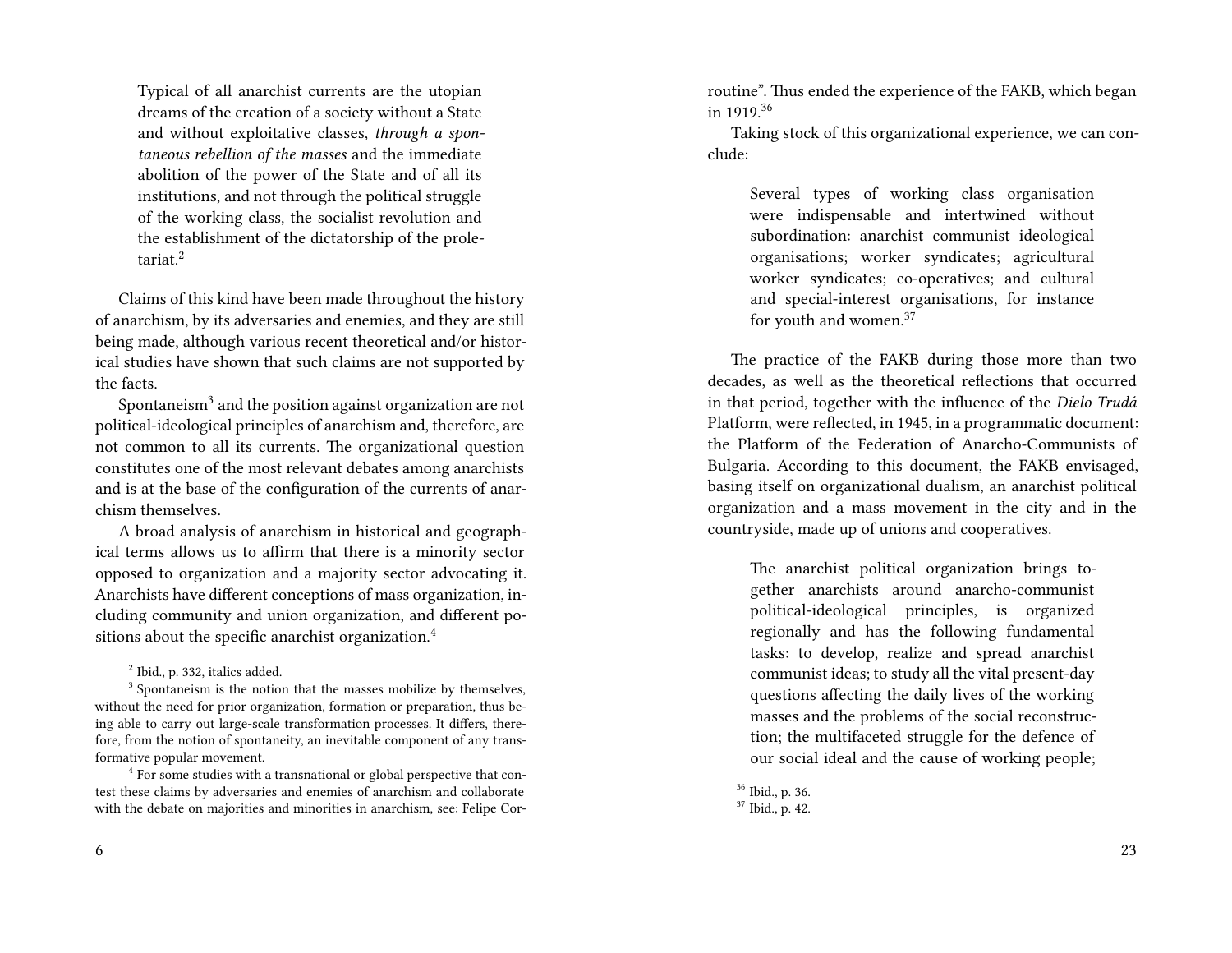the FAKB of 1945, the FAKB Platform, which will be addressed later.

In 1930, in Bulgaria, the anarchist influence in the formation of the Vlassovden Confederation, a rural union that was organized around multiple demands: "the reduction of direct and indirect taxation, the breaking-up of agrarian cartels, free medical care for peasants, insurance and pensions for agricultural workers, and community autonomy". The so-called "Vlassovden syndicalism" spread rapidly—one year after its creation the Confederation already had 130 branches—and accounted for a "huge upsurge of anarchist organising and publishing so that the anarchist movement could be counted as the third largest force on the left, after the BZS then the BKP."34

During the Spanish Revolution (1936–1939), thirty Bulgarian anarchists fought as volunteers in the anarchist militias.

Between 1941 and 1944, an anarchist guerrilla group fought fascism and allied with the Patriotic Front in organizing the insurrection of September 1944 against the Nazi occupation. Meanwhile, with the Red Army replacing the Germans as an occupying force, an alliance was established between the right and the left — called the "red-orange-brown alliance"—who brutally repressed the anarchists.<sup>35</sup> The workers were forced to join a single union, linked to the state, in a policy clearly inspired by Mussolini, and in 1945, at a FAKB congress in Sofia, the communist militia arrested the ninety delegates present, which did not prevent the FAKB newspaper, *Rabotnicheska Misl*, from reaching a circulation of sixty thousand copies per issue that year. At the end of the 1940s, "hundreds had been executed and about 1,000 FAKB members sent to concentration camps where the torture, ill treatment and starvation of veteran (but non-communist) anti-fascists […] was almost

 $^{\rm 34}$  Michael Schmidt, Anarquismo búlgaro em armas: a linha de massas anarco-comunista, pp. 23–25.

#### **THREE ANARCHIST POSITIONS ON ORGANIZATION**

Three fundamental positions are evident in the anarchist debate on the organizational question:

- 1. Anti-organizationism, which is situated, in general, against organization, at the social, or mass level, and the political-ideological level, specifically anarchist, and defends spontaneism or, at most, organization in informal networks and/or small groups of militants.
- 2. Syndicalism and communitarianism, which believe that the organization of anarchists should be created only at the social, or mass level, and that anarchist political organizations would be redundant, and in some cases even dangerous, since popular movements, endowed with revolutionary power, can carry out all the anarchist propositions.
- 3. Organizational dualism, which maintains that it is necessary to organize ourselves, at the same time, in mass

<sup>35</sup> Ibid., p. 33.

rêa – Bandeira negra: rediscutindo o anarquismo; Surgimento e breve perspectiva histórica do anarquismo, 1868–2012; "Dossier Contemporary Anarchism: anarchism and syndicalism in the whole world, 1990–2019"; Lucien Van der Walt – "Revolução mundial: para um balanço dos impactos, da organização popular, das lutas e da teoria anarquista e sindicalista em todo o mundo"; Black flame […]; "Global anarchism and syndicalism: theory, history, resistance"; (Editor with Steven Hirsch) Anarchism and syndicalism in the colonial and postcolonial world, 1870- 1940); Geoffroy de Laforcade – (Editor with Kirwin Shaffer) In Defiance of Bouderies: anarchism in Latin American history; Rafael Viana da Silva – "Os revolucionários ineficazes de Hobsbawm: reflexões críticas de sua abordagem do anarquismo". As these studies and others point out, popular movements based on the workplace and place of residence have constituted social vectors of anarchism throughout its one hundred and fifty years of history, composed on a class-based, combative, independent, self-managed and revolutionary bases. Those movements strengthened anarchist social intervention.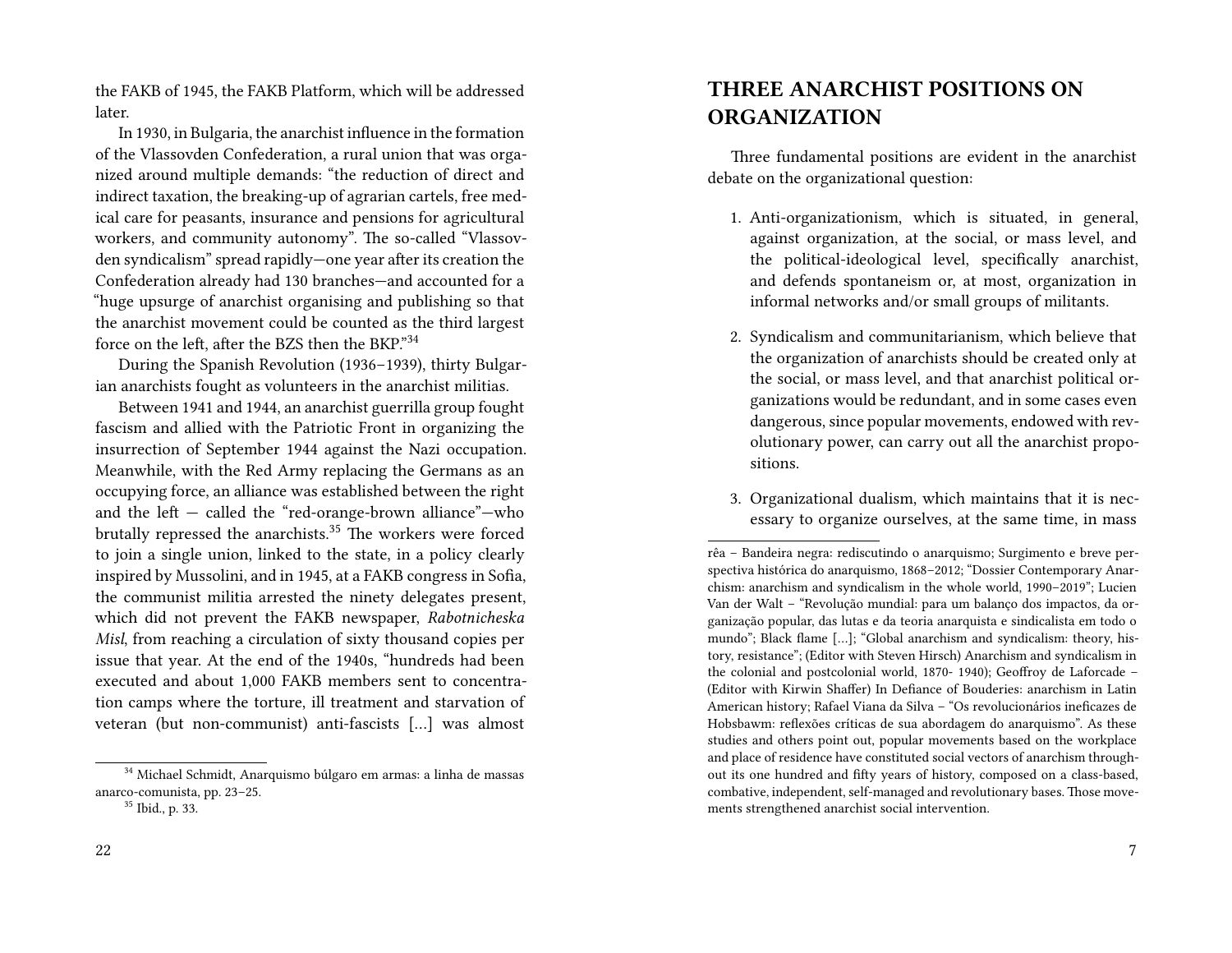movements and in political organizations, with a view toward promoting anarchist positions more consistently and effectively within broad based movements.

Anti-organizationism is based on propositions like those of Luigi Galleani, an Italian anarchist militant who believed that a political organization—or, as his countryman Errico Malatesta referred it, an "anarchist party"—necessarily leads to a government-type hierarchy that violates individual freedom:

The party, any party, has its program, which is its own constitution; has its assembly of sections or delegate groups, its parliament; in its governing body or in its sections executives have their own government. Therefore, it is a gradual superimposition of bodies by means of which a real and true hierarchy is imposed between the various levels and those groups that are linked: to discipline, infractions, to the contradictions that are treated with their corresponding punishments, which can be both censorship and expulsion.<sup>5</sup>

Galleani argues that anarchists should associate in loosely organized, almost informal networks, since he believes that organization, especially programmatic, leads to domination, both in the case of anarchist groups and in popular movements in general. For Galleani, "the anarchist movement and the labor movement travel along parallel paths and the geometric constitution of parallel lines is made in such a way that they can never meet or coincide". Anarchism and the popular movement constitute, for him, different fields; the workers' organizations are victims of a "blind and partial conservatism" responsible for "establishing an obstacle, often a danger" to anarchist objectives. Anarchists, he maintains, must act through education,

8

and youth organization: "the FAKB consisted of syndicalist, guerrilla, professional and youth sections which diversified themselves throughout Bulgarian society". It also helped found and strengthen organizations such as the Bulgarian Federation of Anarchist Students (BONSF); an anarchist federation of artists, writers, intellectuals, doctors and engineers, and the Federation of Anarchist Youth (FAM), which had a presence in cities, towns and all the big schools.<sup>31</sup>

The fifth congress of the FAKB, in 1923, had 104 delegates and 350 observers from 89 organizations, which demonstrates broad anarchist influence, possibly the majority among the workers of Yambol, Kyustendil, Rodomir, town of Nueva Zagora (Khaskjovo), Kilifaevo and Delebets, in addition to the growing influence in Sofia, Plovdiv, Ruse and other centers. The growth of the FAKB attracted severe persecution from the fascist right, which between 1923 and 1931 killed more than 30,000 workers. In this context, many FAKB militants were assassinated and others had to go into exile; even so, those who remained "formed combat detachments known as 'cheti' and became involved in a major effort to coordinate an uprising with the Bulgarian Communist Party (BKP) in 1923", and also engaged in guerrilla fighting, in 1925, together with the BKP and the Bulgarian Agrarian Union (BZS).<sup>32</sup>

Between 1926 and 1927, the FAKB adopted the proposals of the *Organizational Platform of the General Union of Anarchists*, a text published in 1926 by the group of Russian exiles who published *Dielo Trudá* ('The Workers' Cause'),<sup>33</sup> which called for the need for a programmatic and homogeneous anarchist organization, founded on ideological unity, tactical unity (collective method of action), collective responsibility and federalism. This project had a relevant impact on the development of

21

<sup>&</sup>lt;sup>5</sup> Luigi Galleani, The principal of organization to the light of anarchism, p. 2.

 $31$  Ibid., p. 9.

<sup>32</sup> Ibid., p. 16.

<sup>33</sup> Dielo Trudá, "Plataforma Organizacional dos Comunistas Libertários", 1926.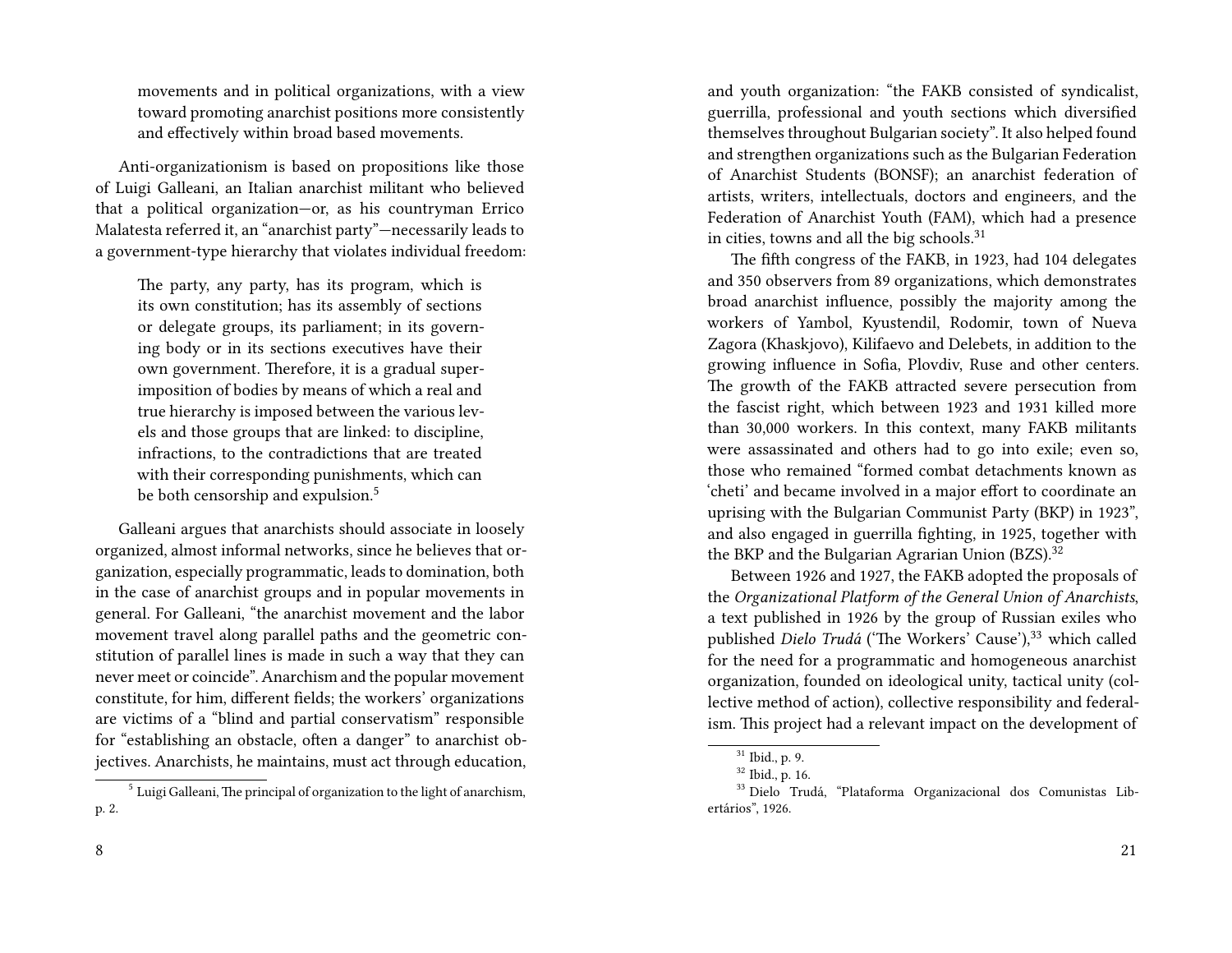the proclamation of the Commune of Krouchevo, followed by the Preobrojenié insurrection and the proclamation of the Strandzha Commune. This was responsible for taking over territory, carried out experiences of self-management for a month and was the first local attempt to build a new society based on the principles of libertarian communism. After the crushing of the revolt and the commune, they founded relevant newspapers in Bulgaria such as *Free Society, Acracia, Probuda or Rabotnicheska Misl*; various anarchist groups also appeared, and in 1914 a group from Ruse laid the foundations for an anarcho-syndicalist movement. After problems caused by World War I, Bulgarian anarchism resurfaced renewed with the founding of the Federation of Anarchist Communists of Bulgaria (FAKB), in 1919, at a congress in which 150 delegates attended.

In the hot year of 1919, at the height of the global worker's revolt against capitalism, Bulgarian anarcho-syndicalists (the first groups having been established in 1910) and the core of the old Macedonian-Bulgarian Anarchist Federation (a nucleus of which had been founded in 1909) called for the movement to reorganise. The Federation of Anarchist Communists of Bulgaria (FAKB) was founded at a congress opened by the anarchist guerrilla Mikhail Gerdzhikov (1877– 1947), a founder of the Macedonian Clandestine Revolutionary Committee (MTRK) in 1898 and commander of its Leading Combat Body during the 1903 Macedonian Revolt.<sup>30</sup>

In Bulgaria, the FAKB led relevant experiences that involved urban and rural unionism, cooperatives, guerrillas

propaganda, and violent direct action, without getting involved in organized mass movements.<sup>6</sup>

Syndicalism and communitarianism are linked to the idea that the popular movement carries all the conditions for including libertarian and revolutionary positions, such that it would fulfill all the necessary functions for a process of transformation; in this sense, anarchist political organizations are unnecessary or a secondary matter. If the defenders of organization exclusively at the community level are scarce (like the proposals of the North American Murray Bookchin), the same is not true for revolutionary syndicalism and anarcho-syndicalism.<sup>7</sup>

This position is defended by many revolutionary syndicalists, as was the case of the Frenchman Pierre Monatte, who in the Amsterdam Anarchist Congress of 1907 claimed that revolutionary syndicalism "is good enough on its own." Monatte believed that popular movement initiated by the General Confederation of Labour (CGT) in France in 1895 had made possible a reapproximation between the anarchists and the masses, and therefore recommended "that all anarchists join syndicalism."<sup>8</sup> Beyond the relevance of this reflection in the historical context after the estrangement between anarchism and mass movements that had taken place in France after the Paris Commune, this position of Monatte was predominant in twentieth century anarchism all over the world, if not in theory, at least in practice.

<sup>30</sup> Michael Schmidt, Anarquismo búlgaro em armas: a linha de massas anarco-comunista, p. 7.

<sup>6</sup> Ibid., pp. 3, 6.

 $7$  Based on the transnational and global studies mentioned above (Corrêa, Van der Walt, De Laforcade, Viana da Silva), it is possible to affirm that anti-organizationist positions have historically had a significant echo among anarchists, but they were always a minority compared to organizationist positions. The former frequently incorporated individualistic arguments external to anarchism, by authors such as Max Stirner and Friedrich Nietzsche. During the twentieth century, syndicalism was the hegemonic strategic position of anarchism at a global level.

<sup>8</sup> Pierre Monatte, "Em defesa do sindicalismo", pp. 206–207.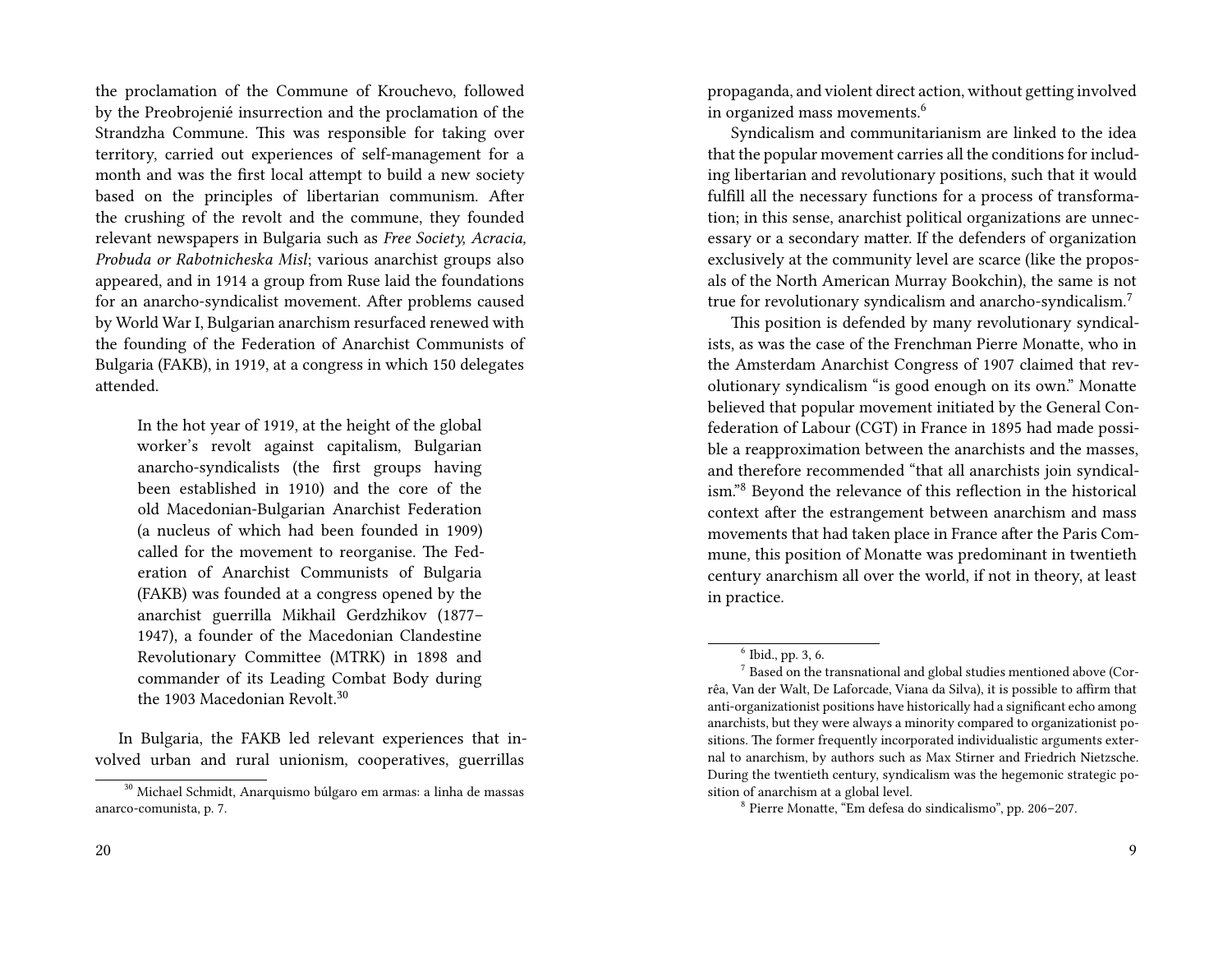In that same congress, which can be considered the first historical moment of broad debate on organizational issues within anarchism, other anarchists took a position. Malatesta agreed with anarchist participation in the popular movements, but added: "Within the trade unions we must remain anarchists, with all the strength and breadth implicit in that definition".<sup>9</sup> That is, anarchism couldn't be dissolved in the union movement, couldn't be swallowed by it and cease to exist as an ideology or doctrine with its own positions and organization. A similar position, but with a more emphatically class basis, was upheld by Amédée Dunois, who defended, in addition to union work, the need for an anarchist organization:

The syndicalist anarchists […] are left to themselves and outside the union they have no real contact with each other or with their other colleagues. They don't have any support and they don't get help. Therefore, we intend to create that contact, provide that constant support; and I am personally convinced that the union of our activities can only bring benefits, both in terms of energy and intelligence. And the stronger we are—and we will only be strong by organizing ourselves—the stronger will be the flow of ideas that we will be able to sustain in the labor movement, which will, little by little, be impregnated with the anarchist spirit. […] It would be enough for the anarchist organization to group, around a program of practical and concrete action, all the comrades who accept our principles and who want to work with us, according to our methods.<sup>10</sup>

9 Errico Malatesta, "Sindicalismo: a crítica de um anarquista", p. 208.

change that imply the takeover of the State; submit the movement to parties, states or other organizations that eliminate, in this process, the protagonism of the oppressed classes and their institutions.<sup>29</sup>

## **ANARCHISM AND ORGANIZATIONAL DUALISM: THE EXPERIENCE OF THE FEDERATION OF ANARCHO-COMMUNISTS OF BULGARIA**

Below we present the general lines of anarchist organizational dualism developed by the experience of the Federation of Anarchist Communists of Bulgaria (FAKB) between the twenties and forties of the twentieth century.

In Eastern Europe, anarchists played a decisive role in 1903, during the Macedonian Revolt, where they participated in two events of a libertarian nature: first the Ilinden revolt and

<sup>&</sup>lt;sup>10</sup> Amédée Dunois, "Anarquismo e organização".

 $29$  Two fundamental differences can be pointed out between Bakunin's organizational theory and that developed by Lenin years later. The first, in relation to internal organization. While the Bakuninist party is federalist and decisions are taken collectively, from the bottom up, in a democratic and self-managed way, the Leninist party adopts democratic centralism: the bases are consulted but decisions are made by the leadership, from the top down, from the hierarchical dome to the bases, which they are obliged to abide by. The second fundamental difference lies in the relationship between the party and mass movements. The Bakuninist party defends a complementary action between party and movements, without any kind of hierarchy or domination exercised by the party, whose function is to strengthen the leadership of these movements, since it is believed that the masses should be responsible for the revolutionary social transformation; the Leninist party, on the other hand, establishes a hierarchy between party and movement and stands above the people, over which it exercises a relationship of domination. While for the former the agent of revolutionary transformation is the mass movement, for the latter these movements are only capable of short-term struggles and the party must endow them with long-term capacity and lead the transformation itself.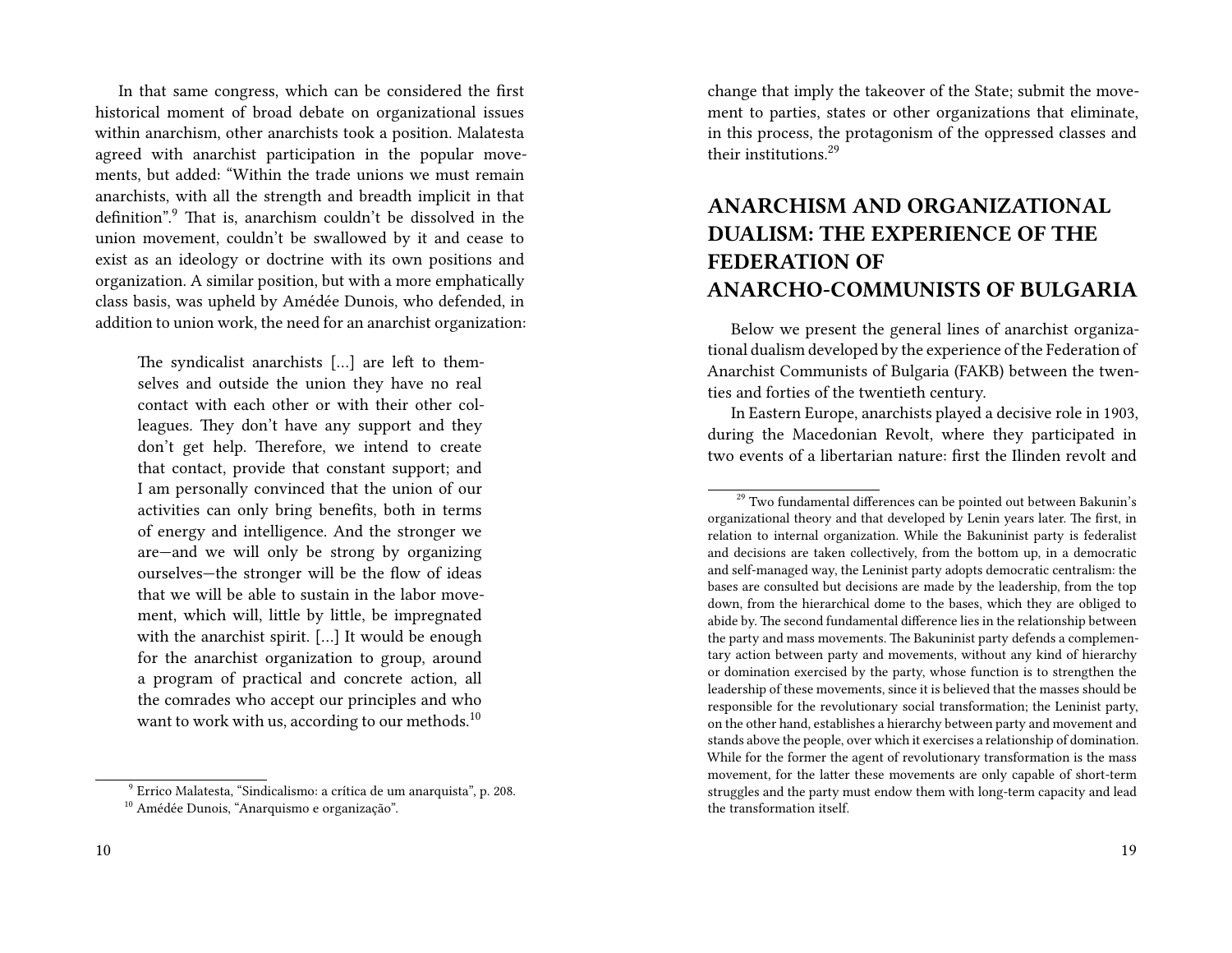The Alliance is the necessary complement to the International …But the International and the Alliance, tending towards the same end goal, pursue different goals at the same time. One's mission is to bring together the working masses, the millions of workers, with their different professions and countries, across the borders of all States, in a single huge and compact body; the other, the Alliance, has the mission of giving to the masses a truly revolutionary leadership. The programs of one and the other, without being in any way opposite, are different by the very degree of their respective development. That of the International, if taken seriously, contains in germ, but only in germ, the whole program of the Alliance. The program of the Alliance is the ultimate expression of the [program] of the International. $^{28}$ 

The union of these two organizations—one political, composed of minorities (cadres), and another social, composed of majorities (masses)—and their horizontal and permanent organization enhance the strength of workers and increase the opportunities of the anarchist process of transformation. Within mass movement, political organization makes anarchists more effective in the disputes over positions and redirects forces that are aimed in the opposite direction and that may tend to elevate to the status of principle any of the different political-ideological and/or religious positions; minimize the eminently class character of the movement; strengthen reformist positions (which see reform as an end) and encourage the loss of combativeness; establish internal hierarchies and / or relations of domination; direct the forces of the workers towards elections and/or towards strategies of

The positions of Malatesta and Dunois refer to organizational dualism, which is based on the idea that anarchists must organize themselves, in parallel, on two levels: one social, mass, and the other political-ideological, anarchist. Malatesta defines the "anarchist party" as "the ensemble of those who are out to help make anarchy a reality and who therefore need to set themselves a target to achieve and a path to follow." "Staying isolated, with each individual acting or seeking to act on his own without entering into agreement with others, without making preparations, without marshalling the flabby strength of singletons", means for anarchists "to condemning oneself to impotence, to squandering one's own energies on trivial, ineffective acts and, very quickly, losing belief in one's purpose and lapsing into utter inaction". The way to overcome isolation and lack of coordination is by investing in the formation of an anarchist political organization: "If he does not want to remain inactive and powerless, [the militant anarchist] will have to find other like-minded individuals, and become an initiator of a new organization".<sup>11</sup>

However, for him, the specific anarchist organization is not enough: "Favoring popular organizations of all kinds is the logical consequence of our fundamental ideas and should be an integral part of our program".<sup>12</sup> In this sense, he points out the need for intense base building work within mass popular organizations:

It is therefore necessary, in normal times, to carry out the long and patient work of preparation and popular organization and not fall into the illusion of short-term revolution, feasible by the initiative of a few, without sufficient participation of the masses. In that preparation, taking into account

 $28$  Mikhail Bakunin, "Letter to Morago (May  $21<sup>st</sup>$ , 1872)".

<sup>11</sup> Errico Malatesta, "A organização II", pp. 55, 56, 60.

<sup>12</sup> Errico Malatesta, "A organização das massas operárias contra o Governo e os patrões".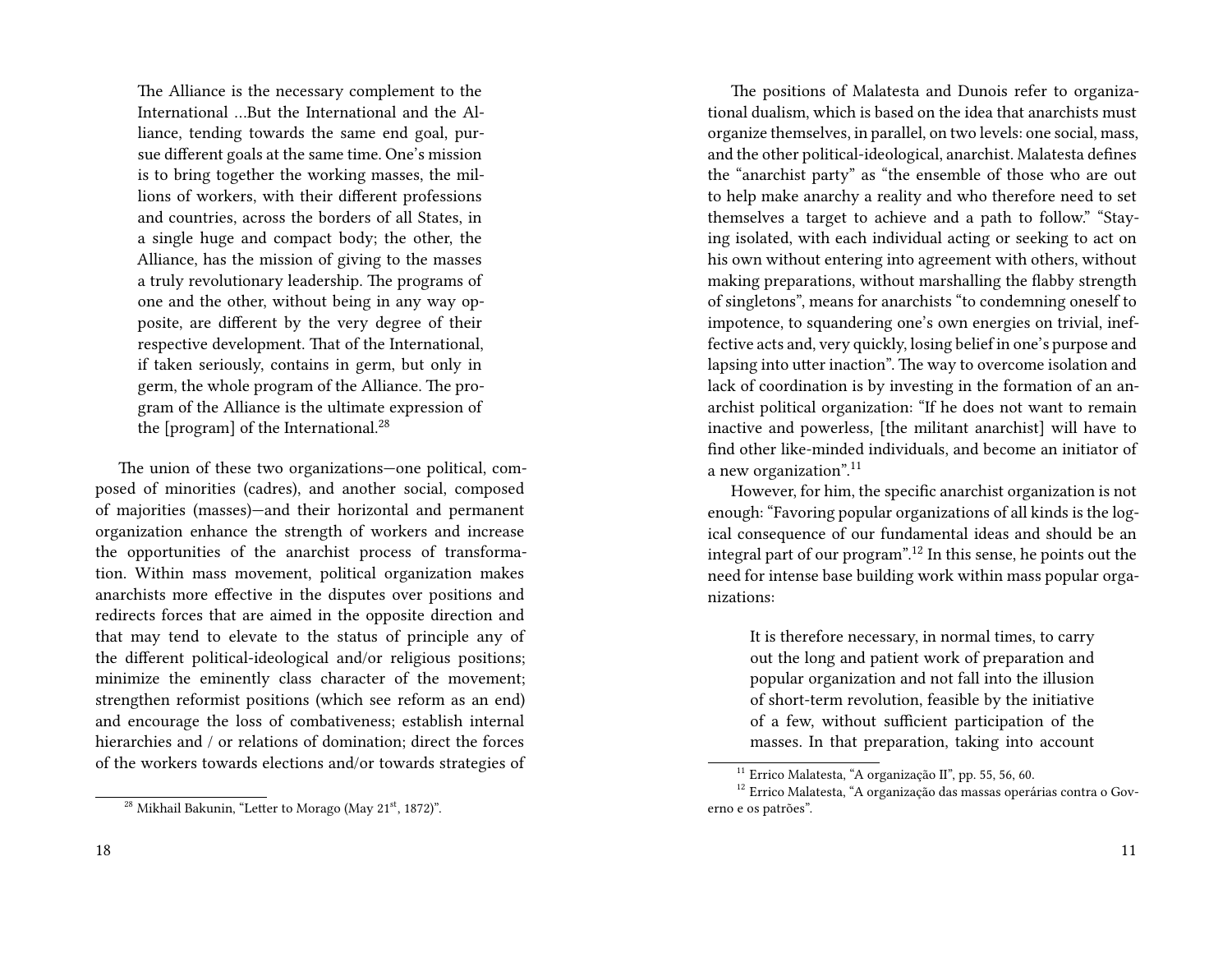that it can be carried out in an adverse environment, there is, among other things, propaganda, the agitation and organization of the masses, who must never be neglected.<sup>13</sup>

Organizationist anarchists (syndicalists, communitarians and organizational dualists) have contributed, theoretically and practically, to the debate on the organizational issues within anarchism. Organizational dualism has made theoretical and practical contributions discussed below, through the writings of Mikhail Bakunin and the experience of the Federation of Anarchist Communists of Bulgaria.<sup>14</sup>

### **ANARCHISM AND ORGANIZATIONAL DUALISM: THE WRITINGS OF MIKHAIL BAKUNIN**

Organizational dualism is found in the very roots of anarchism and is formulated in the work of Bakunin, who frequently refers to the practices of the Alliance within the International Workingmen's Association (IWA).<sup>15</sup>

For Bakunin the Alliance had a dual objective: on the one hand, to strengthen and stimulate the growth of the IWA and, on the other, to unite those who have political-ideological affinities with anarchism around some principles, a program

sciousness, perceive shared interests and learn about politicalphilosophical issues; all of this constitutes a true pedagogical process.<sup>25</sup>

The mass movement must build the organizational and institutional foundations of the future society and maintain coherence with its revolutionary and socialist objectives. Bakunin underlines the indispensable coherence between means and ends and emphasizes that a "free and egalitarian society will not emanate from an authoritarian organization; therefore, the International, the embryo of the future human society, must be, from now on, the faithful image of our principles of freedom and federation, and reject within its bosom all principles tending to authority, to dictatorship". The IWA, then, must be organized in a libertarian and federalist way. It is necessary "to bring that organization as close as possible to our ideal", encouraging the creation of an organizational and institutional scaffolding that can replace capitalism and the State: "The future society should not be anything other than the universalization of the organization that the International has created."<sup>26</sup>

The Alliance does not exercise a relationship of domination and / or hierarchy on the IWA, but complements it, and vice versa. Together those two organizational bodies complement each other and enhance the revolutionary project of the workers, without the submission of either of the parties.<sup>27</sup>

<sup>13</sup> Errico Malatesta, Ideología anarquista, p. 31.

<sup>&</sup>lt;sup>14</sup> Also based on the studies mentioned above (Corrêa, Van der Walt, De Laforcade, Viana da Silva), it is possible to assert that organizational dualism was historically a minority position compared to syndicalism, at least in practice.

 $15$  In those years the general lines of Bakunin's theory of anarchist organizational dualism were elaborated. The theory of the anarchist political organization was developed by Bakunin, in writings and letters, beginning in 1868, when the Alliance was formed; the writings on the subject elaborated above are not yet fully anarchist and therefore are not used here.

<sup>25</sup> Mikhail Bakunin, A política da Internacional, pp. 54–56.

<sup>&</sup>lt;sup>26</sup> Mikhail Bakunin, "Aux compagnons de la Fédération des sections internationales du Jura".

 $27$  Bakunin's proposal for political organization implies a modeldrawing on the classic discussion about "party models"—of a "cadre party" that does not compete in elections and that has popular movements as its field of action; prioritize quality and not the number of members and has rigorous selection and admission criteria, unlike the "mass parties", which prioritize quantity and whose criteria for participation are very broad, so that, in general, whoever can join.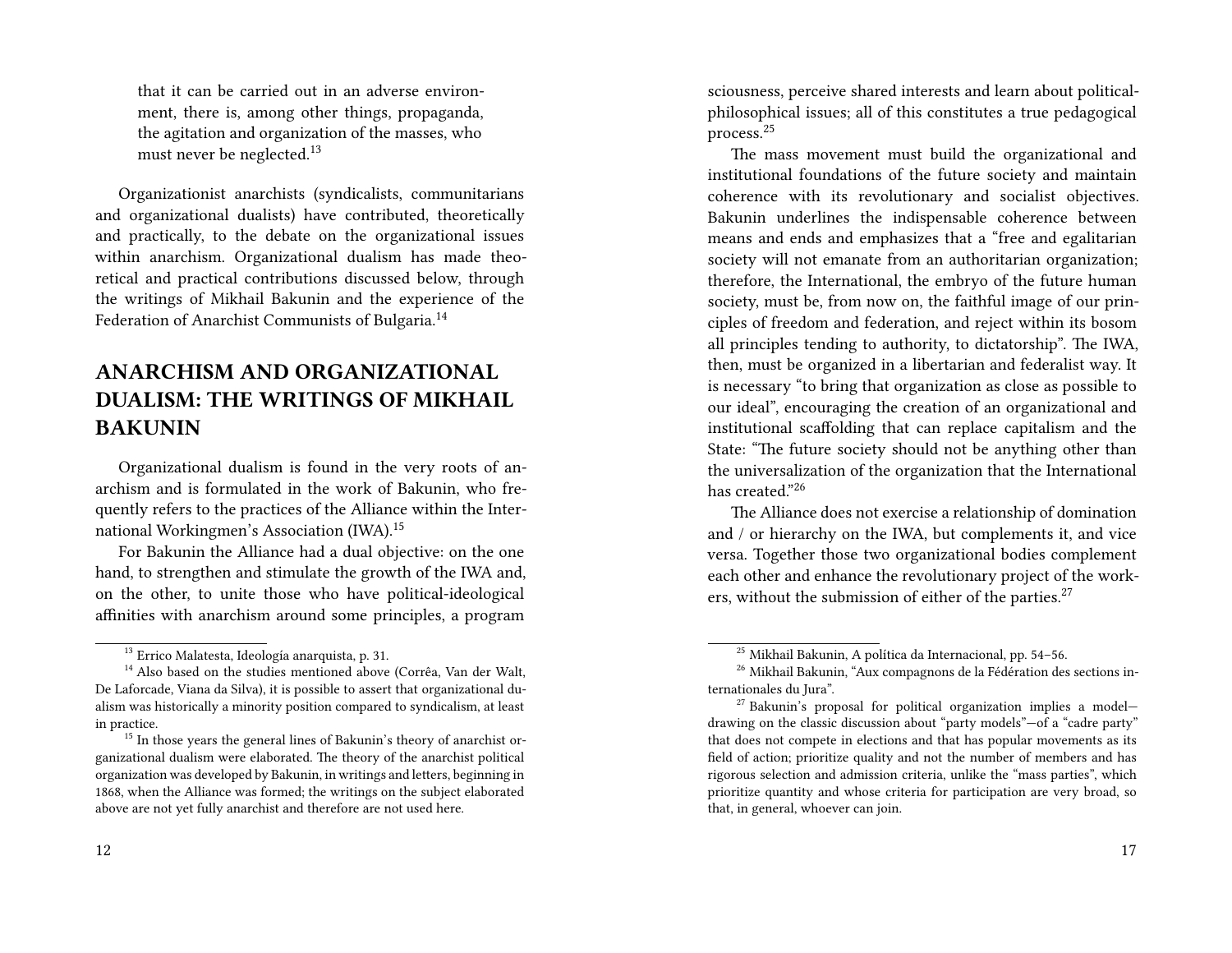Creating a popular association based on economic needs implies "initially eliminating from the program of this association all political and religious questions", as the most relevant is "to seek a common basis, a series of simple principles over which all the workers, whatever their political or religious aberrations,  $[\dots]$  are and should be in agreement".<sup>23</sup> While the economic question unites workers, political-ideological and religious questions separate; these, although they do not constitute principles of the IWA, must be debated throughout the process of struggle.<sup>24</sup>

This is about encouraging class unity among the workers, through association around common interests of a group of oppressed subjects—workers from the countryside and the city, peasantry and the marginalized in general—for the direct class struggle against the ruling classes, since "the antagonism that exists between the world of the working class and the bourgeois world" does not allow for "any reconciliation." In the class struggle the workers know "their true enemies, which are the privileged classes, including the clergy, the bourgeoisie, the nobility and the State", they understand the reasons that unite them with other oppressed groups, they acquire class con-

 $^{24}$  This position does not imply a defense of "apoliticism", but a conception according to which mass movements should not be subordinated or linked to a certain political-doctrinal position. Thus a revolutionary "Anarchist" union—as in the anarcho-syndicalist model, for example— tends to alienate workers who have other beliefs or ideas. It is about taking into account that movements should encompass the different political-doctrinal positions and that a political position cannot subordinate popular movements. Bakunin and the revolutionary syndicalists, anarchists or not, believe that popular movements should organize around concrete flags that unite workers, without a programmatic link to political or religious doctrine. On the other hand, debates between different political positions should take place within movements, although without aiming at the creation, for example, of communist or catholic trade unions, etc. Within a union there should be all workers willing to fight, regardless of their political positions or religious beliefs. (Felipe Corrêa, "Anarquismo e sindicalismo revolucionário").

and a common strategy.<sup>16</sup> In short, create and strengthen a political organization and a mass movement:

> They [Alliance militants] will form the inspiring and vivifying soul of that immense body that we call the International Workers' Association [...]; then they will deal with issues that are impossible to discuss publicly; they will form the necessary bridge between the propaganda of socialist theories and revolutionary practice.<sup>17</sup>

Bakunin argues that the Alliance does not need a very large number of militants: "the number of these individuals should therefore not be huge"; it constitutes a political, public and secret organization, of an active minority, with collective responsibility among the members, which brings together "the most secure members, the most devoted, the smartest and the most energetic, in a word, the most intimate ones", gathered in several countries, in conditions to decisively influence the masses.<sup>18</sup>

This organization is based on internal regulation and a strategic program, which establish, respectively, its organic functions, its political-ideological and programmatic-strategic bases, forging a common axis for anarchist action. According to Bakunin, only "those who have frankly accepted the entire program with all its theoretical and practical consequences

<sup>23</sup> Ibid., pp. 42–43.

<sup>&</sup>lt;sup>16</sup> Mikhail Bakunin, "Letter to Morago (May  $21<sup>st</sup>$ , 1872)". The greatest concrete historical achievement of the Alliance was the creation of sections of the International in countries where it did not yet exist and its impetus where it was already in operation. Such were the cases of Spain, Italy, Portugal and Switzerland, beyond cases in Latin America, stimulated by correspondence.

<sup>17</sup> Mikhail Bakunin, "Letter to Cerretti (March 13–27, 1872)".

<sup>18</sup> Mikhail Bakunin, "Letter to Cerretti (March 13–27, 1872)", "Letter to Morago (May 21st, 1872)", "Statuts secrets de l'Alliance: Programme et objet de l'organisation révolutionnaire des Frères internationaux".